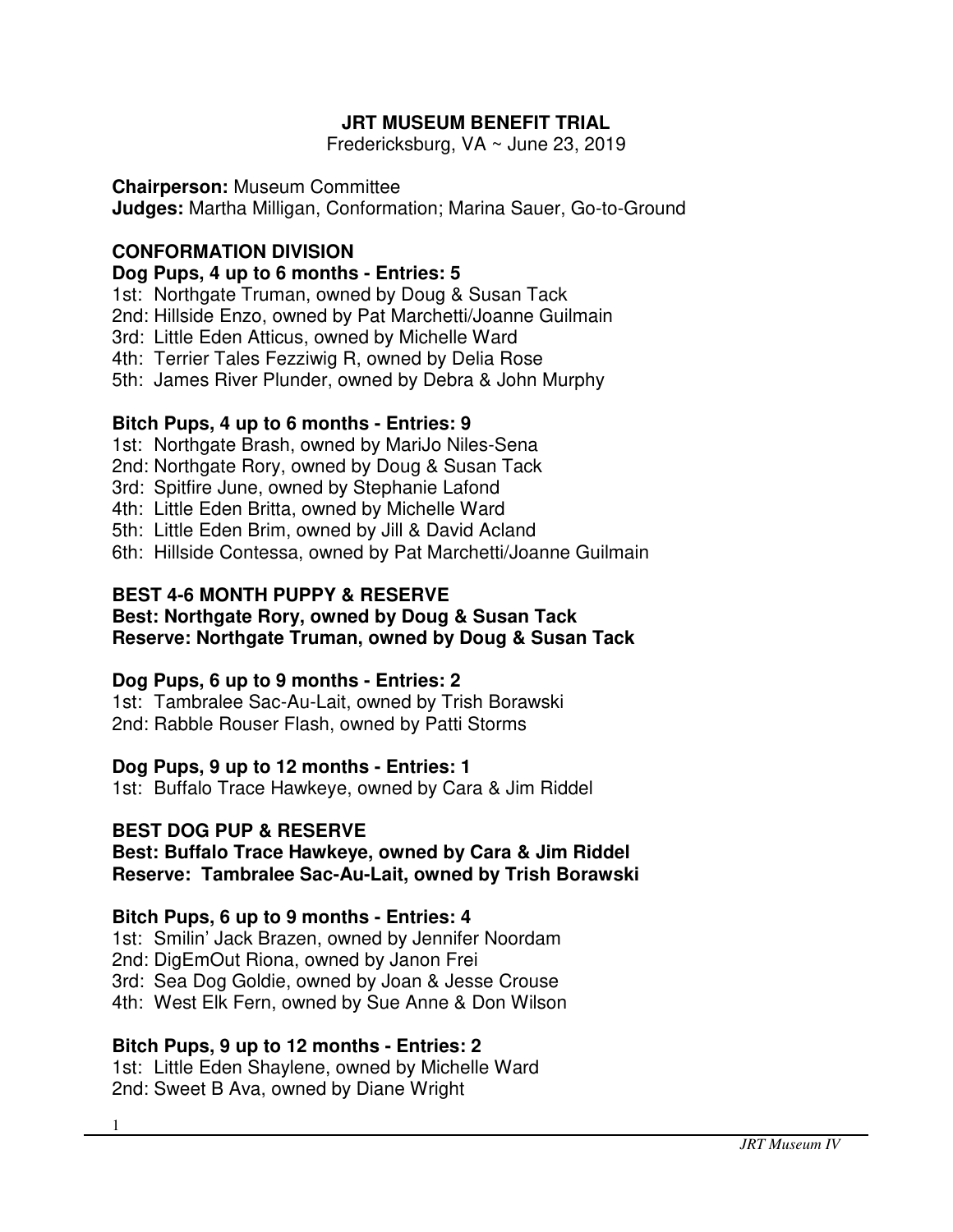### **BEST BITCH PUP & RESERVE**

**Best: Little Eden Shaylene, owned by Michelle Ward Reserve: Smilin' Jack Brazen, owned by Jennifer Noordam** 

# **PUPPY CONFORMATION CHAMPION & RESERVE Champion: Little Eden Shaylene, owned by Michelle Ward Reserve: Smilin' Jack Brazen, owned by Jennifer Noordam**

# **WORKING TERRIER CONFORMATION**

**Bronze Medallion Dog - Entries: 1** 1st: Inseguire Scandal, owned by Janon Frei/Jillian Scharfstein

### **Bred by Exhibitor Working Terrier Dog - Entries: 3**

1st: Northgate Grant, owned by Doug & Susan Tack 2nd: Little Eden Tango, owned by Michelle Ward 3rd: Chestnut Hill Thumper, owned by Chet & Janie Atkins

### **Working Terrier Dog, 10 up to 12½" - Entries: 1**

1st: Chestnut Hill Hennessey, owned by Chet & Janie Atkins

### **Veteran Working Terrier Dog - Entries: 2**

1st: James River Grit, owned by Darlene Houck 2nd: Peakview Barker, owned by Sue Anne & Don Wilson

### **BEST JRTCA WORKING TERRIER DOG & RESERVE**

**Best: Inseguire Scandal, owned by Janon Frei/Jillian Scharfstein Reserve: Northgate Grant, owned by Doug & Susan Tack** 

### **Bronze Medallion Bitch - Entries: 1**

1st: DigEmOut Tweed, owned by Janon Frei

# **Bred by Exhibitor Working Terrier Bitch - Entries: 1**

1st: Northgate Kennedy, owned by Doug & Susan Tack

### **Working Terrier Bitch, 10 up to 12½" - Entries: 1**

1st: Northgate Tyler, owned by Doug & Susan Tack

#### **Working Terrier Bitch, over 12½ up to 15" - Entries: 1** 1st: Rancho Fiasco Tallulah, owned by Janon Frei

**BEST JRTCA WORKING TERRIER BITCH & RESERVE Best: Northgate Kennedy, owned by Doug & Susan Tack Reserve: DigEmOut Tweed, owned by Janon Frei**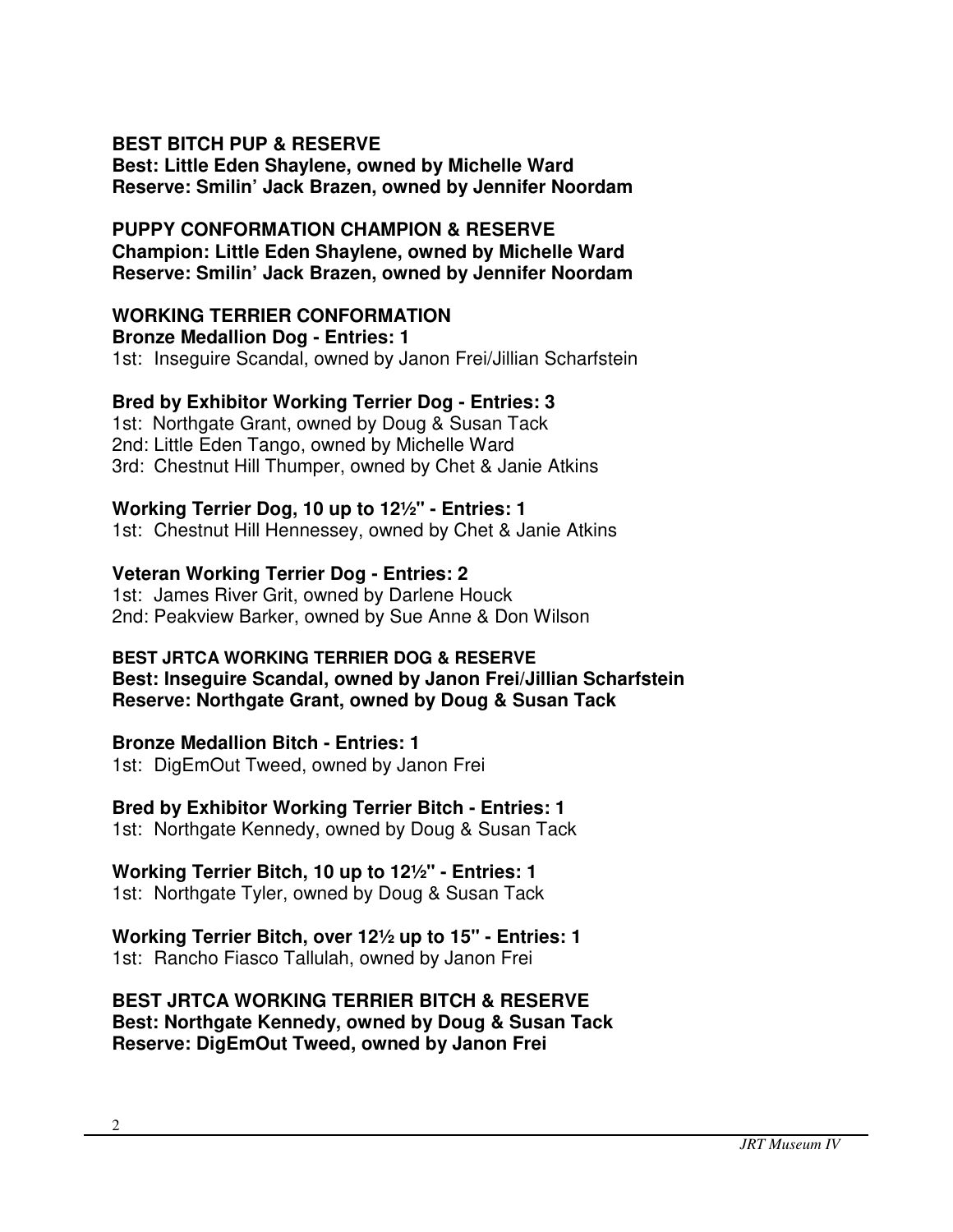# **JRTCA WORKING TERRIER CHAMPION & RESERVE Champion: Northgate Kennedy, owned by Doug & Susan Tack Reserve: Inseguire Scandal, owned by Janon Frei/Jillian Scharfstein**

# **OPEN ADULT CONFORMATION**

# **Bred by Exhibitor Dog - Entries: 6**

1st: Winslow Farms Jasper, owned by Pat Winslow

2nd: Smilin' Jack Panzer, owned by Jennifer Noordam

3rd: Venery Pike, owned by Jill & David Acland

4th: Northgate Bracket, owned by Doug & Susan Tack

5th: Robin Hill Ranger, owned by Jim & Marie Evans

6th: Sea Dog Stewie, owned by Denise DeCosta

# **Dogs, 1 yr. & older, 10 up to 12½", r/br - Entries: 2**

1st: Conasauga Roy, owned by Laura Harakaly 2nd: Sea Dog Stride, owned by Denise DeCosta

# **Dogs, 1 yr. & older, over 12½ up to 15", smooth - Entries: 1**

1st: Windermere Porter, owned by Doug & Susan Tack/Linda Cowasjee

# **Dogs, 1 yr. & older, over 12½ up to 15", r/br - Entries: 11**

1st: Latest Addition Keen, owned by Chris Rizzo

2nd: Venery Monty, owned by Jill Acland/Ashleigh Volpe

3rd: Meynell-Sundance Diesel, owned by Sue Anne & Don Wilson

4th: Shelmar Renny, owned by Pat Winslow

5th: Smilin' Jack Bayonet, owned by Jennifer Noordam

6th: Windermere Soloman, owned by MariJo Niles-Sena

# **BEST OPEN DOG & RESERVE**

### **Best: Winslow Farms Jasper, owned by Pat Winslow Reserve: Latest Addition Keen, owned by Chris Rizzo**

# **Bred by Exhibitor Bitch - Entries: 4**

1st: Shelmar Roux, owned by Jean & Reed Veazey

2nd: Sea Dog Jolie Rouge, owned by Denise DeCosta

3rd: Smilin' Jack Zest, owned by Jennifer Noordam

4th: Reynard Regatta, owned by Theresa Kothstein

# **Bitches, 1 yr. & older, 10 up to 12½", smooth - Entries: 1**

1st: Venery Rumble, owned by Jill & David Acland

# **Bitches, 1 yr. & older, 10 up to 12½", r/br - Entries: 8**

1st: Candeejack Meadow, owned by Bettyann Senf

2nd: Latest Addition Flurry, owned by Patti Storms

3rd: Conquest Cascade, owned by Pat Winslow

4th: Inseguire Moxie, owned by Janon Frei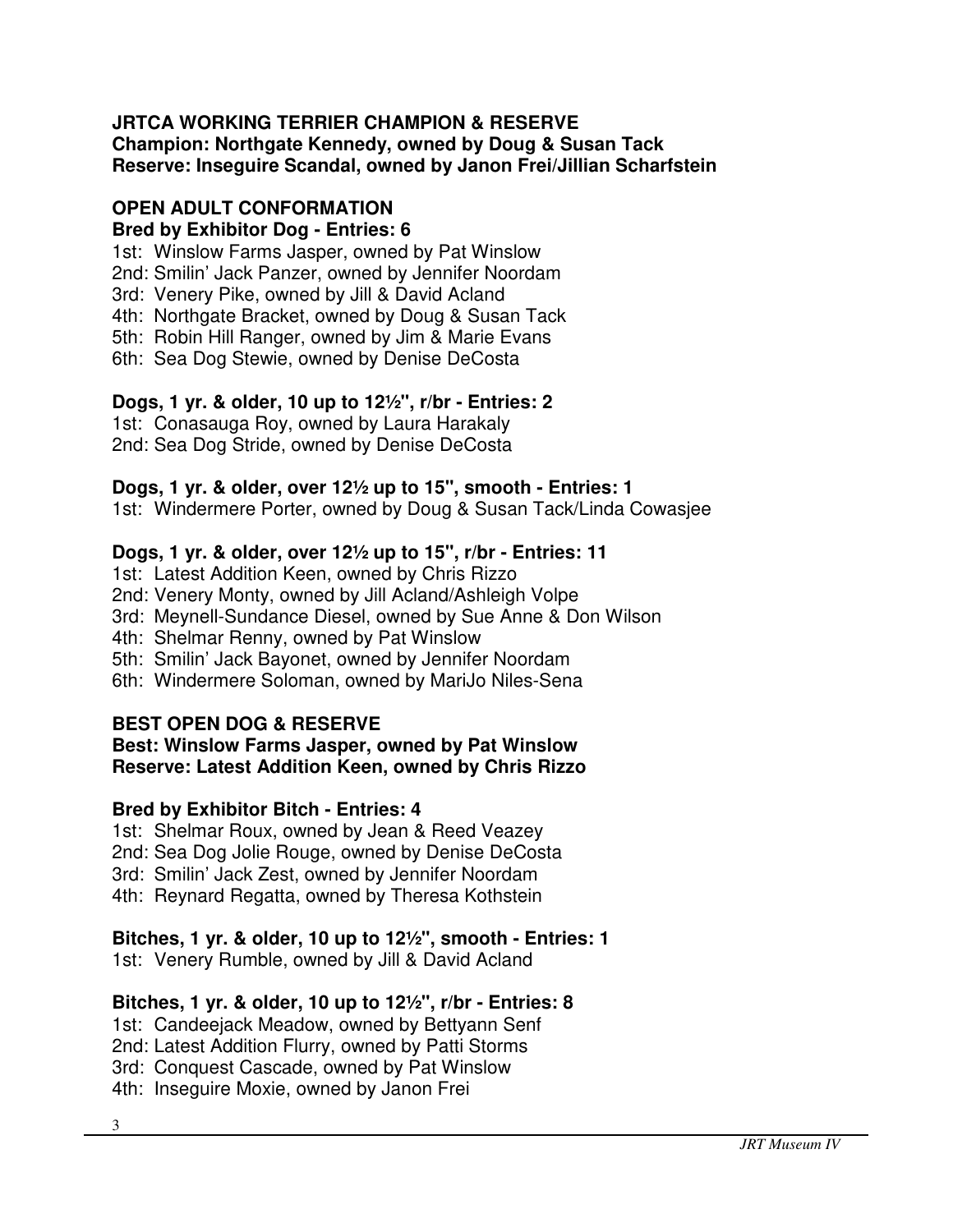5th: Shelmar Mitzi, owned by Jean & Reed Veazey 6th: Sass 'N Dash Shortcake, owned by Bettyann Senf

**Bitches, 1 yr. & older, over 12½ up to 15", smooth - Entries: 1** 1st: Deer Mountain Holly Berry, owned by Jennifer Donovan

**Bitches, 1 yr. & older, over 12½ up to 15", r/br - Entries: 2** 1st: Huckle Hill Piper, owned by Jennifer Donovan 2nd: Robin Hill Jinx, owned by Jim & Marie Evans

**BEST OPEN BITCH & RESERVE Best: Candeejack Meadow, owned by Bettyann Senf Reserve: Shelmar Roux, owned by Jean & Reed Veazey** 

# **BEST OPEN TERRIER & RESERVE**

**Best: Candeejack Meadow, owned by Bettyann Senf Reserve: Winslow Farms Jasper, owned by Pat Winslow**

# **FAMILY CLASSES**

**Stud Dog and Get - Entries: 1** 1st: Shingle Oak Boston, owned by Diane Wright

### **Brood Bitch and Produce- Entries: 1**

1st: Cuchulann Annie, owned by Lillian Leno

### **BEST FAMILY & RESERVE**

**Best: Shingle Oak Boston, owned by Diane Wright Reserve: Cuchulann Annie, owned by Lillian Leno** 

### **MISCELLANEOUS**

### **Spayed/Neutered Adult Dog - Entries: 8**

1st: Rebel Acres Princeton, owned by David Lower/Leon Vanasse

2nd: Candeejack Archer, owned by Denise Benedik

- 3rd: River Bottom Louise Larkin, owned by Jan Ewing
- 4th: Windermere Banshee, owned by MariJo Niles-Sena
- 5th: Sass 'N Dash Lolly, owned by Brigitte & Steven Reed
- 6th: Willow Springs Twister, owned by Cynthia Levin

### **Veteran Dog - Entries: 1**

1st: Lockenlode Pokerface, owned by Marina Sauer

### **Veteran Bitch - Entries: 3**

1st: Shelmar Stasha, owned by Jean & Reed Veazey 2nd: Cuchulann Annie, owned by Lillian Leno 3rd: Willow Springs Twister, owned by Cynthia Levin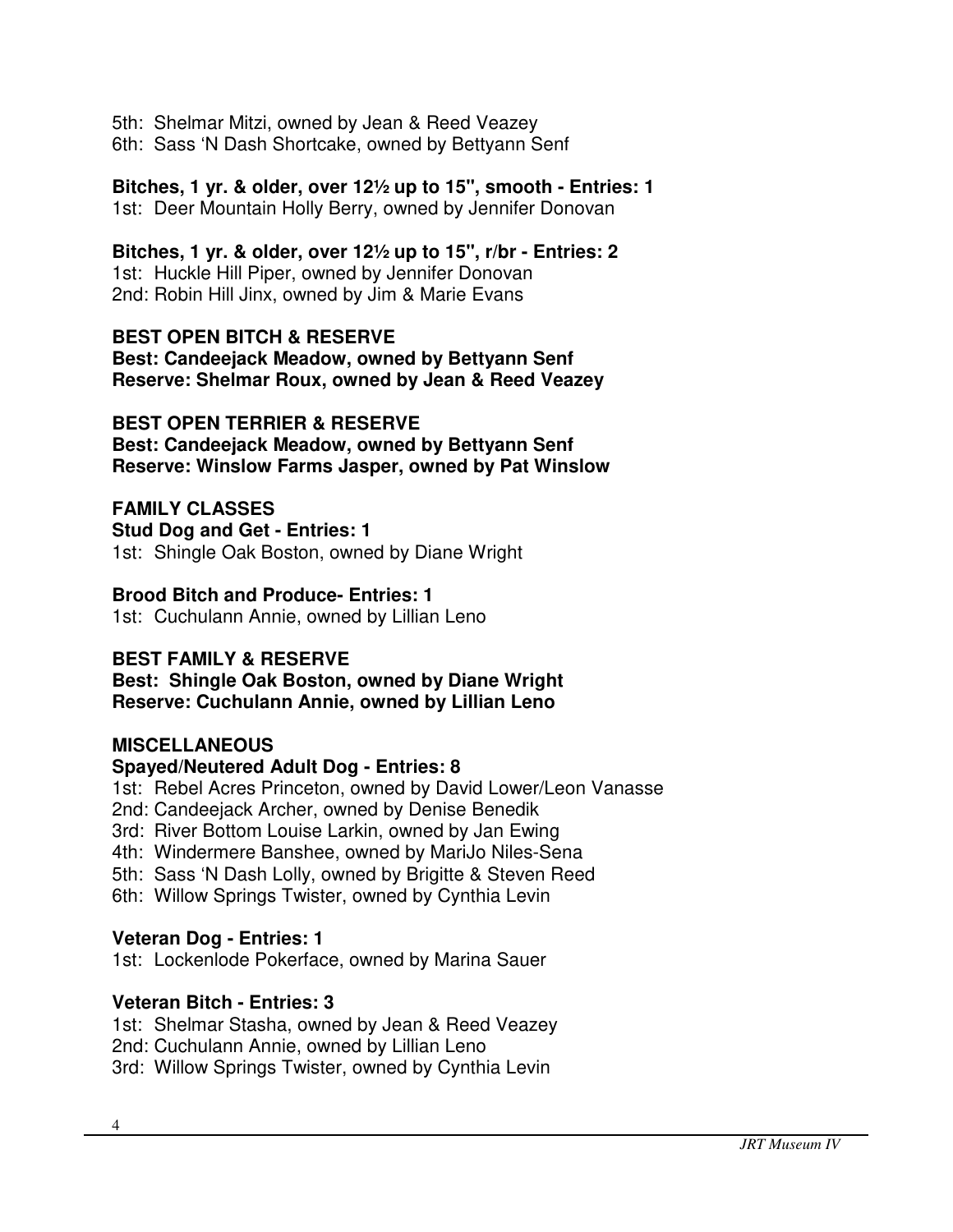# **BEST VETERAN & RESERVE**

**Best: Shelmar Stasha, owned by Jean & Reed Veazey Reserve: Cuchulann Annie, owned by Lillian Leno** 

#### **SUITABILITY – JUDGE'S CHOICE Suitability to Red Fox - Entries: 5**

1st: Shelmar Roux, owned by Jean & Reed Veazey

2nd: Robin Hill Jif, owned by Jim & Marie Evans

3rd: River Bottom Louise Larkin, owned by Jan Ewing

4th: Rebel Acres Princeton, owned by David Lower/Leon Vanasse

5th: May Day Abigail, owned by Whitey Cox/Liz Moore

### **Suitability to Groundhog - Entries: 3**

1st: Shelmar Mitzi, owned by Jean & Reed Veazey

2nd: Robin Hill Pentel, owned by Jim & Marie Evans

3rd: Reynard Regatta, owned by Theresa Kothstein

### **Suitability to Raccoon/Badger - Entries: 5**

1st: Shelmar Stasha, owned by Jean & Reed Veazey

2nd: Chestnut Hill Thumper, owned by Chet & Janie Atkins

3rd: Smilin' Jack Patch, owned by Steven Weires/Chip McDaniel

4th: Buck Creek Harry, owned by Stephanie Lafond

5th: Willow Springs Twister, owned by Cynthia Levin

### **GO-TO-GROUND**

### **Pre-Novice Puppy - Entries: 5**

1st: Northgate Brash, owned by MariJo Niles-Sena

2nd: James River Xyla, owned by Steve Weires/Chip McDaniel

3rd: Spitfire June, owned by Stephanie Lafond

4th: James River Plunder, owned by Debra & John Murphy

### **Novice Puppy - Entries: 2**

1st: Iggy, owned by Jennifer Donovan

#### **Novice Adult - Entries: 5**

1st: Rabble Rouser Pinky, owned by Patti Storms

2nd: Candeejack Panda, owned by Steve Forry

3rd: Windermere Porter, owned by Doug & Sue Tack/Linda Cowasjee

4th: Tweezle, owned by Bryce & Kamerra Brown Allen

5th: Shelmar Renny, owned by Pat Winslow

### **Open Puppy - Entries: 2**

1st: West Elk Fern, owned by Sue Anne & Don Wilson 2nd: Good Earth Lacey, owned by June McCarty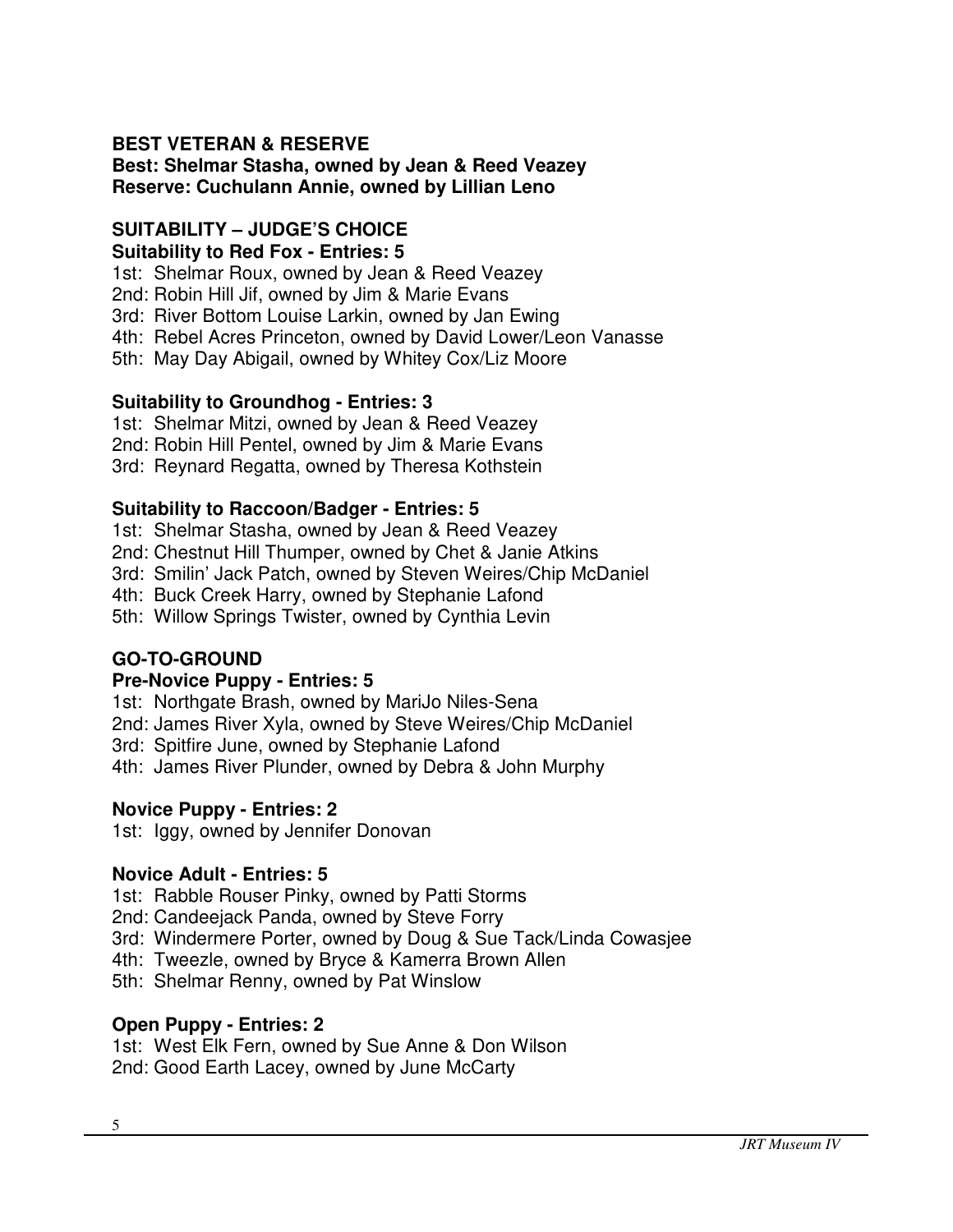# **Open Adult - Entries: 16**

1st: Candeejack Archer, owned by Denise Benedik

- 2nd: River Bottom Larkin Louise, owned by Jan Ewing
- 3rd: Chestnut Hill Easy, owned by Liz Patterson
- 4th: May Day Forrest Gump, owned by Keleigh & John Lawson
- 5th: Reynard's Folly Zelda, owned by Lisa Benoit
- 6th: Boomer, owned by Whitey Cox/Karen Johnston

### **Puppy Championship - Entries: 1 Champion: Buffalo Trace Hawkeye, owned by Cara & Jim Riddel**

### **Championship Certificate, Adult, 10 up to 12½" - Entries: 11 Champion: May Day Abigail, owned by Whitey Cox/Liz Moore Reserve: Latest Addition Flurry, owned by Patti Storms**

3rd: Rebel Run Gracin, owned by Lorie Belvedere/Bonnie Sellers

- 4th: Northgate Tyler, owned by Doug & Susan Tack
- 5th: Windermere Ballistic, owned by MariJo Niles-Sena
- 6th: Conquest Cascade, owned by Pat Winslow

### **Championship Certificate, Adult, over 12½ up to 15" - Entries: 17 Champion: Buck Creek Harry, owned by Stephanie Lafond Reserve: Double D Bentley, owned by David Lower/Leon Vanasse**

3rd: Little Eden Lager, owned by Susan Gill

4th: Windermere Soloman, owned by MariJo Niles-Sena

- 5th: Cedar Grove Minnie, owned by Emory & Samantha Vaughn
- 6th: Supercharged Severus, owned by Bryan & Alyse Cecil

# **Veteran Championship Certificate, 10 up to 12½" - Entries: 7 Champion: Rebel Run Finn, owned by Lorie Belvedere/Bonnie Sellers Reserve: West Elk Virginia, owned by Sue Anne & Don Wilson**

3rd: Northgate Britton, owned by Doug & Susan Tack

4th: Northgate Eve, owned by Lizabeth Johnson

5th: Rebel Run Shelby, owned by Lisa Bruegel

6th: Rebel Run Calamity, owned by Lorie Belvedere/Bonnie Sellers

#### **Veteran Championship Certificate, over 12½ up to 15" - Entries: 4 Champion: Northgate Harrison, owned by Patti Storms Reserve: Shelmar Lombardi, owned by Bryan Cecil**

3rd: Deer Mountain Buck, owned by Jennifer Donovan

4th: Tropical Storm Rowdy, owned by Sara Jo McLemore

#### **Senior Championship Certificate, 10 up to 12½" - Entries: 10 Champion: Peakview Barker, owned by Sue Anne & Don Wilson Reserve: Black Rock Natalie, owned by Chet & Janie Atkins**  3rd: Rebel Run Haley, owned by Lorie Belvedere/Bonnie Sellers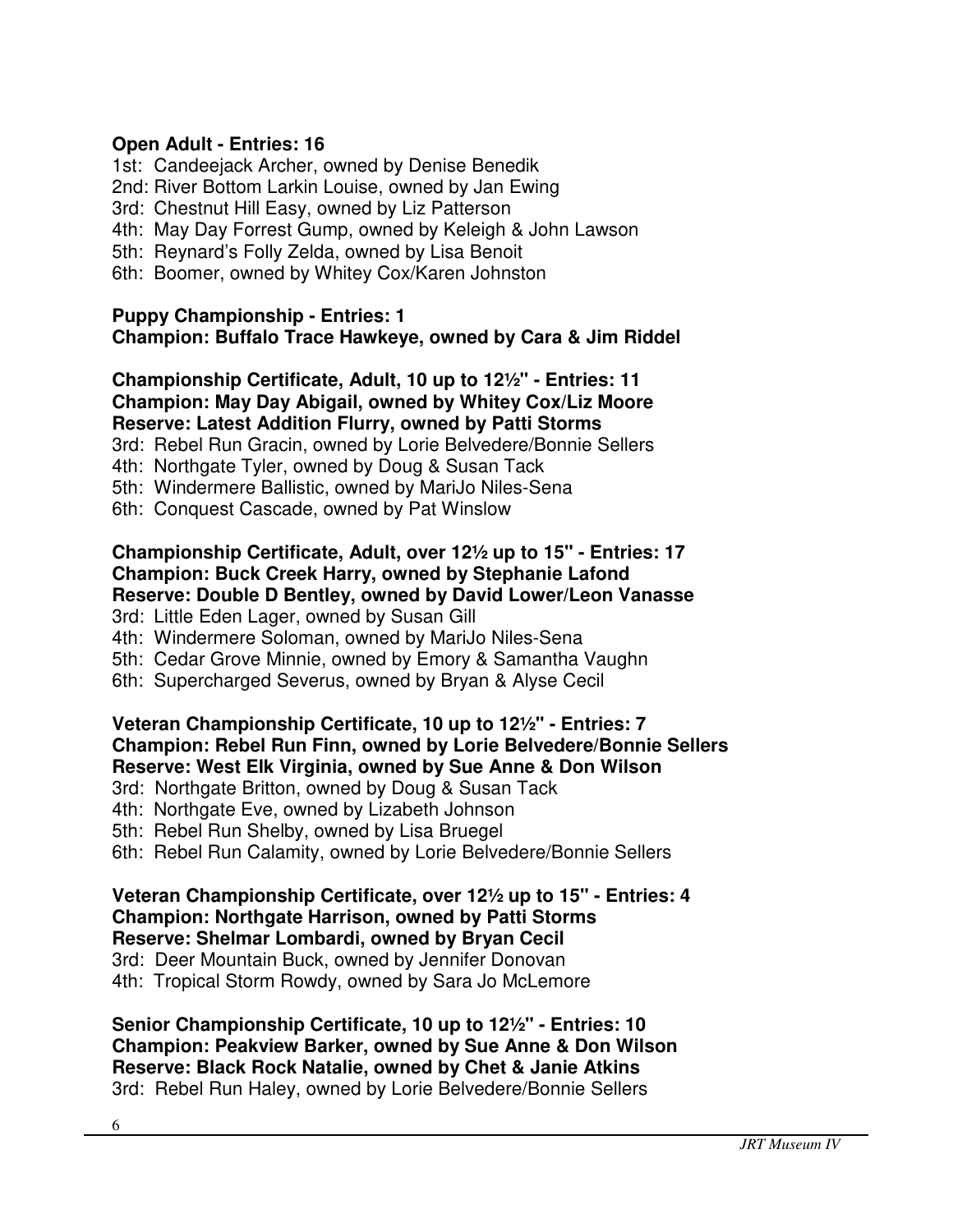- 4th: Little Eden Quinn, owned by Lorie Belvedere/Bonnie Sellers
- 5th: Briarpatch Jujube, owned by Debra & John Murphy
- 6th: Robin Hill Bliss, owned by Jim & Marie Evans

### **Senior Championship Certificate over 12½ up to 15" - Entries: 3 Champion: Royal Jelly, owned by Sara Jo McLemore Reserve: Rebel Run Annie, owned by Lorie Belvedere/Bonnie Sellers**  3rd: Oscar Delarusel, owned by Erich Bender

# **SUPER EARTH GO-TO-GROUND DIVISION**

# **Adult Open Super Earth - Entries: 6**

- 1st: May Day Forrest Gump, owned by Keleigh & John Lawson
- 2nd: River Bottom Larkin Louise, owned by Jan Ewing
- 3rd: Boomer, owned by Whitey Cox/Karen Johnston
- 4th: Candeejack Kodiak, owned by Steve Forry
- 5th: Sea Dog Skully, owned by Anita Storm
- 6th: Sass 'N Dash Lolly, owned by Brigitte & Steven Reed

# **Open Veteran Super Earth - Entries: 3**

- 1st: Good Earth Jenny, owned by June McCarty
- 2nd: Reynard Tantrum, owned by Theresa Kothstein
- 3rd: Sally, owned by June McCarty

# **10 up to 12½" Adult Certificate Super Earth - Entries: 9**

#### **Champion: Rebel Run Gracin, owned by Lorie Belvedere/Bonnie Sellers Reserve: Northgate Tyler, owned by Doug & Susan Tack**

- 3rd: May Day Abigail, owned by Whitey Cox/Liz Moore
- 4th: Windermere Ballistic, owned by MariJo Niles-Sena
- 5th: Windermere Banshee, owned by MariJo Niles-Sena
- 6th: Windy City Drew, owned by Lizabeth Johnson

# **Over 12½ up to 15" Adult Certificate Super Earth - Entries: 16 Champion: May Day Twist O'Fate, owned by Todd Sena/MariJo Niles-Sena Reserve: Smilin' Jack Patch, owned by Steven Weires/Chip McDaniel**

- 3rd: Little Eden Lambeau, owned by Bryan & Alyse Cecil
- 4th: Northgate Bracket, owned by Doug & Susan Tack
- 5th: Shingle Oak Albert, owned by Cara & Jim Riddel
- 6th: Little Eden Lager, owned by Susan Gill

#### **10 up to 12½" Veteran Certificate Super Earth - Entries: 6 Champion: Rebel Run Finn, owned by Lorie Belvedere/Bonnie Sellers Reserve: Rebel Run Calamity, owned by Lorie Belvedere/Bonnie Sellers**  3rd: Rebel Run Shelby, owned by Lisa Bruegel

4th: West Elk Virginia, owned by Sue Anne & Don Wilson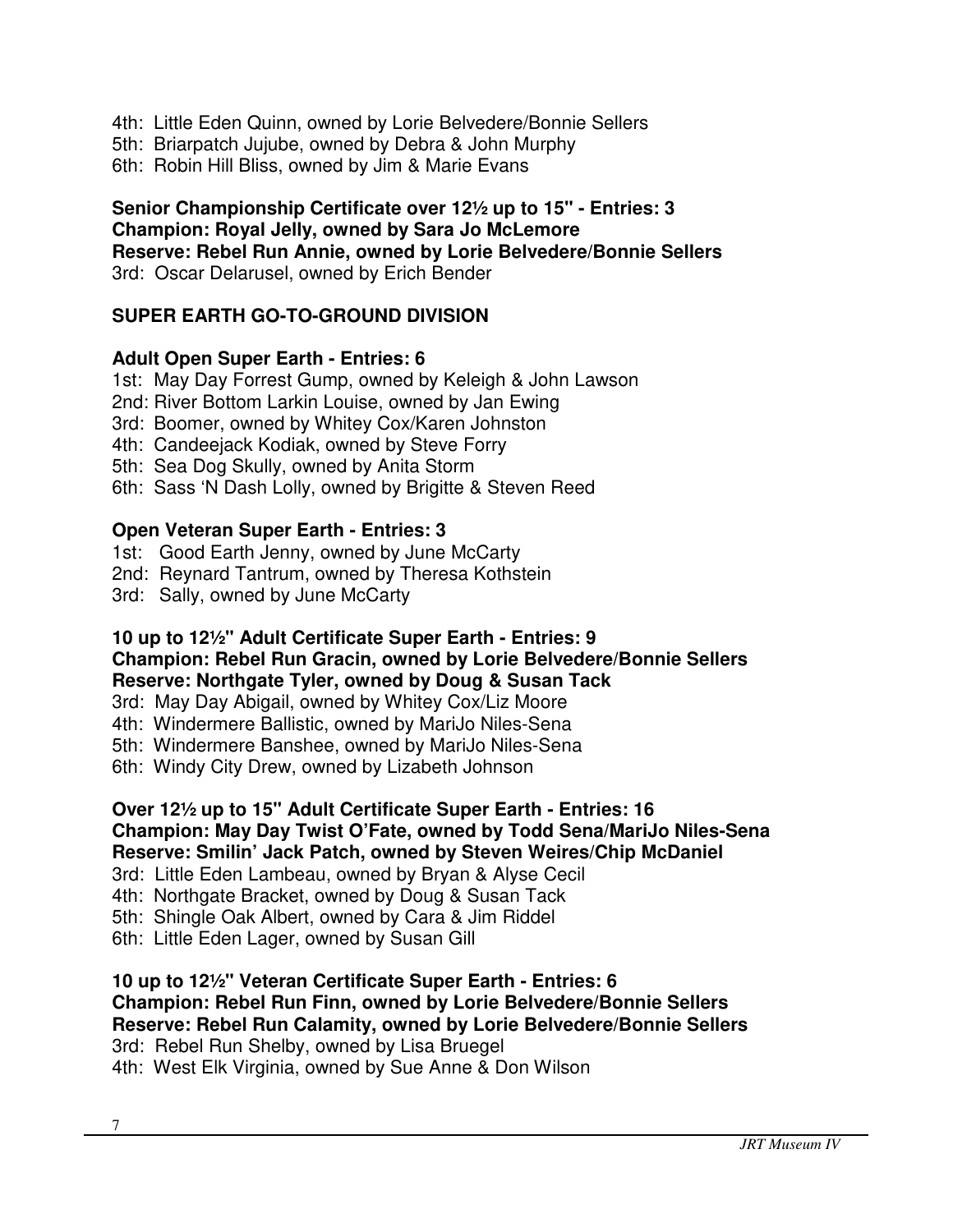5th: Northgate Britton, owned by Doug & Susan Tack 6th: Northgate Eve, owned by Lizabeth Johnson

**Over 12½ up to 15" Veteran Certificate Super Earth – Entries: 4 Champion: Shelmar Lombardi, owned by Bryan Cecil Reserve: Northgate Harrison, owned by Patti Storms**  3rd: Deer Mountain Buck, owned by Jennifer Donovan 4th: Tropical Storm Rowdy, owned by Sara Jo McLemore

**10 up to 12½" Senior Certificate Super Earth - Entries: 8 Champion: Black Rock Natalie, owned by Chet & Janie Atkins Reserve: Rebel Run Haley, owned by Lorie Belvedere/Bonnie Sellers**  3rd: Briarpatch Jujube, owned by Debra & John Murphy 4th: Little Eden Quin, owned by Lorie Belvedere/Bonnie Sellers 5th: Peakview Barker, owned by Sue Anne & Don Wilson 6th: Jacky, owned by Roy & Debbie Izzo

**Over 12½ up to 15" Senior Certificate Super Earth - Entries: 3 Champion: Rebel Run Annie, owned by Lorie Belvedere/Bonnie Sellers Reserve: Royal Jelly, owned by Sara Jo McLemore**  3rd: Oscar Delarusel, owned by Erich Bender

#### **RACING DIVISION FLAT RACES**

**Pups, 6 up to 9 months, up to 12½" - Entries: 2** 1st: Tambralee Sac-Au-Lait, owned by Trish Borawski 2nd: Good Earth Lacey, owned by June McCarty

**Pups, 6 up to 9 months, over 12½ up to 15" - Entries: 1** 

1st: Conasauga Hunter, owned by Tony Rees

**Pups, 9 up to 12 months, over 12½ up to 15" - Entries: 1**  1st: Buffalo Trace Hawkeye, owned by Cara & Jim Riddel

**Dogs, 1 yr. & older, 10 up to 12½" - Entries: 4 1st: Sea Dog Skully, owned by Anita Storm 2nd: Windy City Seth, owned by Lizabeth Johnson 3rd: Windy City Drew, owned by Lizabeth Johnson 4th: Chestnut Hill Easy, owned by Liz Patterson** 

**Dogs, 1 yr. & older, over 12½ up to 15" - Entries: 11** 1st: Piccadilly Riby, owned by John & Judy Tyno 2nd: May Day Twist O'Fate, owned by Todd Sena/MariJo Niles-Sena 3rd: Silas, owned by MariJo Niles-Sena 4th: May Day Forrest Gump, owned by Keleigh & John Lawson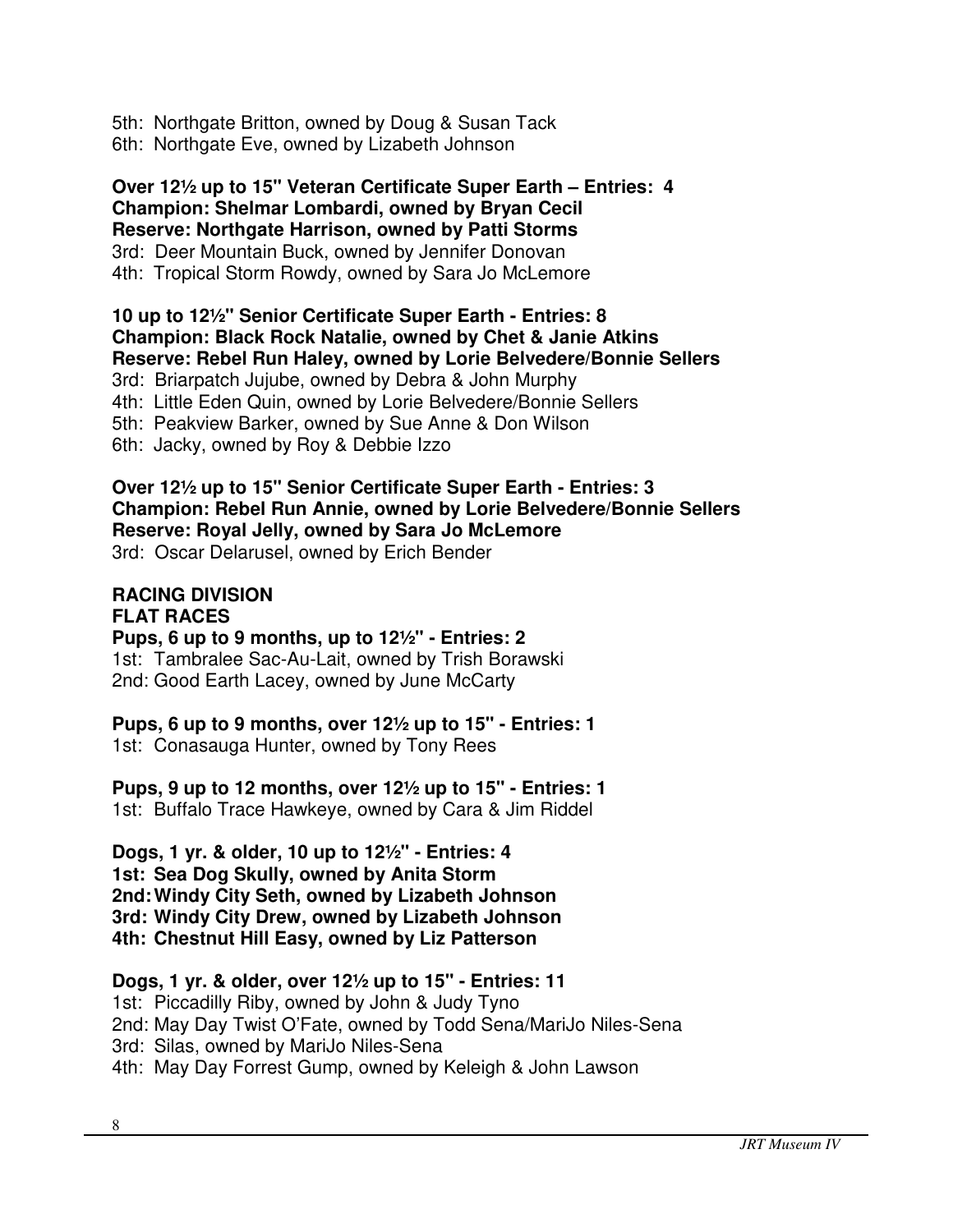### 5th: May Day Rainstorm, owned by Wayne & Nita May

### **Bitches, 1 yr. & older, 10 up to 12½" - Entries: 12**

1st: May Day Maybelline, owned by Cara & Jim Riddel

2nd: Conasauga Isabel, owned by Liz Moore/Roy & Daphne Duvall

3rd: May Day Firestorm, owned by Roy & Debbie Izzo

4th: Windermere Banshee, owned by MariJo Niles-Sena

5th: May Day Abigail, owned by Whitey Cox/Liz Moore

6th: Red Trail Fira, owned by Stephanie Lafond

# **Bitches, 1 yr. & older, over 12½ up to 15" - Entries: 4**

1st: River Bottom Louise Larkin, owned by Jan Ewing 2nd: Windermere Blitz, owned by Ann Shephard

3rd: Reynard's Folly Zelda, owned by Lisa Benoit

4th: Winslow Farms Tikka, owned by Dawn Rossi

# **Veteran Dogs, 6 years & older, 10 up to 12½" - Entries: 2**

1st: Mineral Springs Bobby, owned by Mary Webb 2nd: Rebel Acres Gabriel, owned by Carole Stadfield

# **Veteran Dogs, 6 years & older, over 12½ up to 15" - Entries: 2**

1st: Hillside Moose, owned by Whitey Cox 2nd: Lockenlode Postman, owned by Linda Pereboom

### **Veteran Bitches, 6 years & older, 10 up to 12½" - Entries: 4**

1st: James River Madison, owned by Margo Beck/Belinda Damewood 2nd: James River Kadence, owned by Richard & Patti Kupczyk 3rd: Reynard Tantrum, owned by Theresa Kothstein 4th: Northgate Eve, owned by Lizabeth Johnson

### **Seniors Dogs, 9 years & older, 10 up to 12½" - Entries: 3**

1st: James River Crimson, owned by Margaret Balch 2nd: Hunters Glen Remi, owned by Pat Marchetti/Joanne Guilmain 3rd: Rok&Rol Platinum, owned by Moira Kelly

### **Seniors Dogs, 9 years & older, over 12½ up to 15" - Entries: 3**

1st: Piccadilly Jock, owned by Kim Dagle

2nd: Rebel Acres Swagger, owned by Liz Patterson

3rd: Muscle Russell Spotta Bing, owned by Lisa Bruegel

# **Seniors Bitches, 9 years & older, 10 up to 12½" - Entries: 1**

1st: Laurel Gate Ladybug, owned by Charlie & Jane Henrich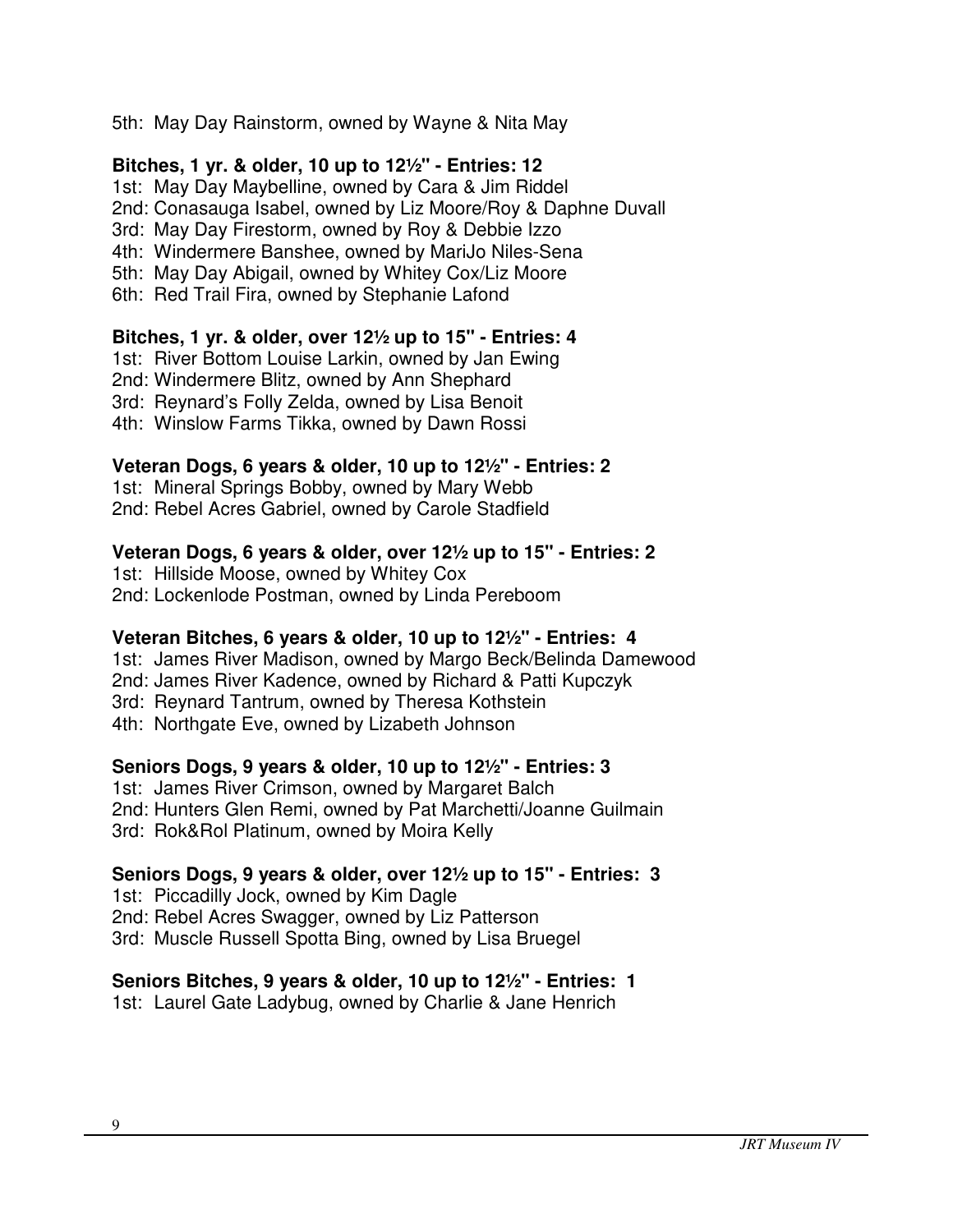# **Seniors Bitches, 9 years & older, over 12½ up to 15" - Entries: 3**

1st: Royal Jelly, owned by Sara Jo McLemore 2nd: Rebel Run Annie, owned by Lorie Belvedere/Bonnie Sellers 3rd: Willow Springs Twister, owned by Cynthia Levin

### **STEEPLECHASE RACES**

**Pups, 6 up to 9 months, up to 12½" - Entries: 2** 1st: Tambralee Sac-Au-Lait, owned by Trish Borawski 2nd: Good Earth Lacey, owned by June McCarty

**Pups, 6 up to 9 months, over 12½ up to 15" - Entries: 1** 1st: Conasauga Hunter, owned by Tony Rees

# **Pups, 9 up to 12 months, over 12½ up to 15" - Entries: 1**

1st: Buffalo Trace Hawkeye, owned by Cara & Jim Riddel

**Senior Dogs, 9 yrs. & older, 10 up to 12½" - Entries: 3**

1st: James River Crimson, owned by Margaret Balch 2nd: Hunters Glen Remi, owned by Pat Marchetti/Joanne Guilmain 3rd: Rok&Rol Platinum, owned by Moira Kelly

# **Senior Dogs, 9 yrs. & older, over 12½ up to 15" - Entries: 3**

1st: Piccadilly Jock, owned by Kim Dagle 2nd: Rebel Acres Swagger, owned by Liz Patterson 3rd: Muscle Russell Spotta Bing, owned by Lisa Bruegel

### **Senior Bitches, 9 yrs. & older, 10 up to 12½" - Entries: 1**

1st: Laurel Gate Ladybug, owned by Charlie & Jane Henrich

# **Senior Bitches, 9 yrs. & older, over 12½ up to 15" - Entries: 3**

1st: Rebel Run Annie, owned by Lorie Belvedere/Bonnie Sellers 2nd: Royal Jelly, owned by Sara Jo McLemore 3rd: Willow Springs Twister, owned by Cynthia Levin

### **PUPPY, RACING CHAMPION & RESERVE**

**Up to 12½" Champion: Tambralee Sac-Au-Lait, owned by Trish Borawski Up to 12½" Reserve: Good Earth Lacey, owned by June McCarty** 

**Over 12½ up to 15" Champion: Buffalo Trace Hawkeye, owned by Cara & Jim Riddel Over 12½ up to 15" Reserve: Conasauga Hunter, owned by Tony Rees** 

### **SENIORS, RACING CHAMPION & RESERVE**

**Up to 12½" Champion: James River Crimson, owned by Margaret Balch Up to 12½" Reserve: Laurel Gate Ladybug, owned by Charlie & Jane Henrich**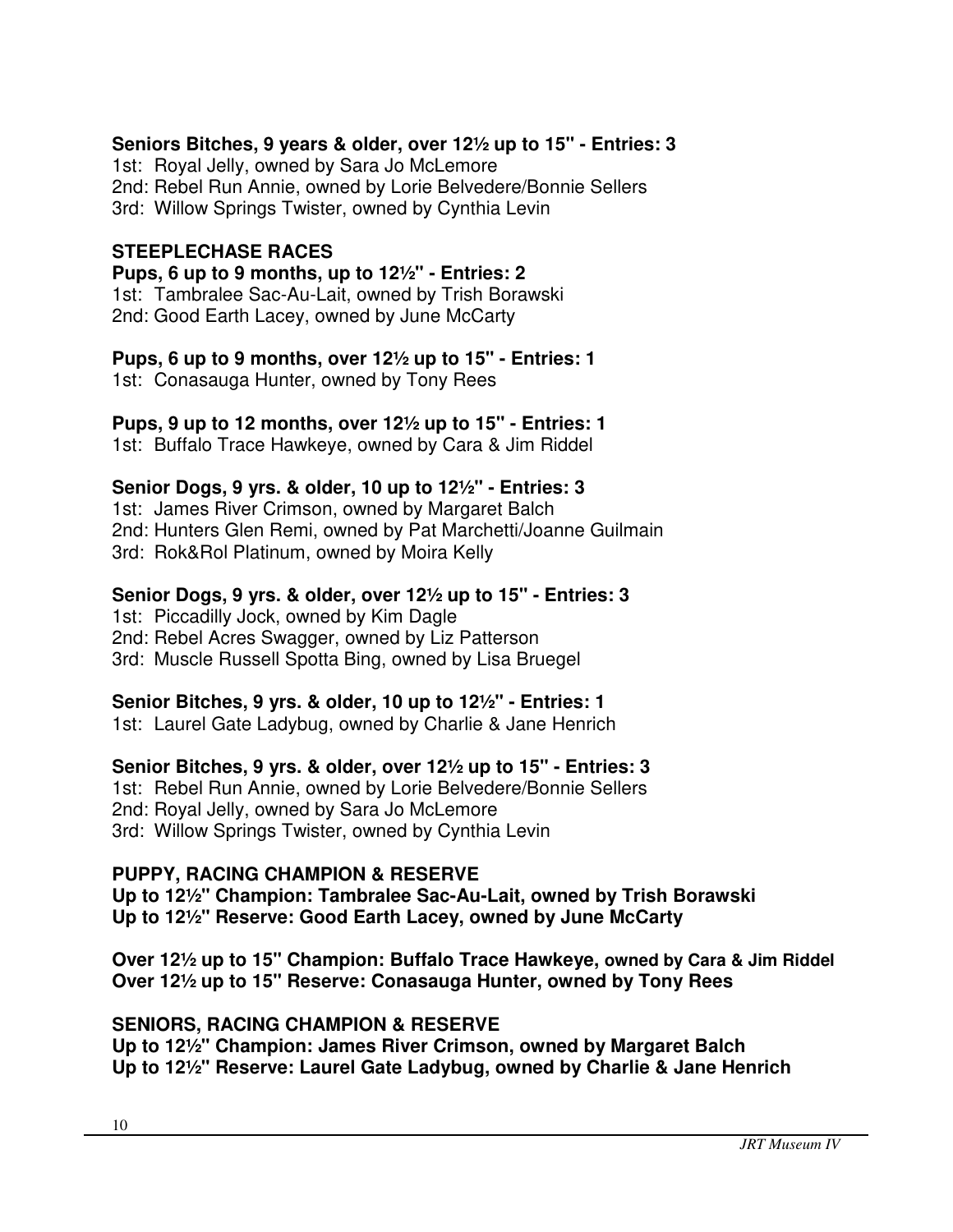# **Over 12½ up to 15" Champion: Piccadilly Jock, owned by Kim Dagle Over 12½ up to 15" Reserve: Royal Jelly, owned by Sara Jo McLemore**

# **Dogs, 1 yr. & older, 10 up to 12½" - Entries: 5**

1st: Sea Dog Skully, owned by Anita Storm

- 2nd: Windy City Seth, owned by Lizabeth Johnson
- 3rd: Windy City Drew, owned by Lizabeth Johnson
- 4th: Chestnut Hill Easy, owned by Liz Patterson
- 5th: Tweezle, owned by Bryce & Kamerra Brown Allen

# **Dogs, 1 yr. & older, over 12½ up to 15" - Entries: 9**

1st: Piccadilly Riby, owned by John & Judy Tyno

- 2nd: May Day Twist O'Fate, owned by Todd Sena/MariJo Niles-Sena
- 3rd: May Day Rainstorm, owned by Wayne & May
- 4th: May Day Forrest Gump, owned by Keleigh & John Lawson
- 5th: Silas, owned by MariJo Niles-Sena
- 6th: James River Yankee Bandit, owned by Donna & Harry Roye

# **Bitches, 1 yr. & older, 10 up to 12½" - Entries: 11**

1st: Conasauga Isabel, owned by Liz Moore/Roy & Daphne Duvall

2nd: Windermere Banshee, owned by MariJo Niles-Sena

3rd: May Day Windstorm, owned by John & Judy Tyno

4th: Briddle Creek Emma, owned by Wayne Rees

5th: May Day Abigail, owned by Whitey Cox/Liz Moore

6th: Sass 'N Dash Lolly, owned by Brigitte & Steven Reed

# **Bitches, 1 yr. & older, over 12½ up to 15" - Entries: 4**

1<sup>st</sup>. Reynard's Folly Zelda, owned by Lisa Benoit

2nd: Winslow Farms Tikka, owned by Dawn Rossi

3rd: Windermere Blitz, owned by Ann Shephard

4th: River Bottom Louise Larkin, owned by Jan Ewing

# **Veteran Dogs, 6 yrs. & older, 10 up to 12½" - Entries: 2**

1st: Rebel Acres Gabriel, owned by Carole Stadfield 2nd: Mineral Springs Bobby, owned by Mary Webb

# **Veteran Dogs, 6 yrs. & older, over 12½ up to 15" - Entries:2**

1st: Hillside Moose, owned by Whitey Cox 2nd: Lockenlode Postman, owned by Linda Pereboom

# **Veteran Bitches, 6 yrs. & older, 10 up to 12½" - Entries: 4**

1st: James River Kadence, owned by Richard & Patti Kupczyk 2nd: James River Madison, owned by Margo Beck/Belinda Damewood 3rd: Reynard Tantrum, owned by Theresa Kothstein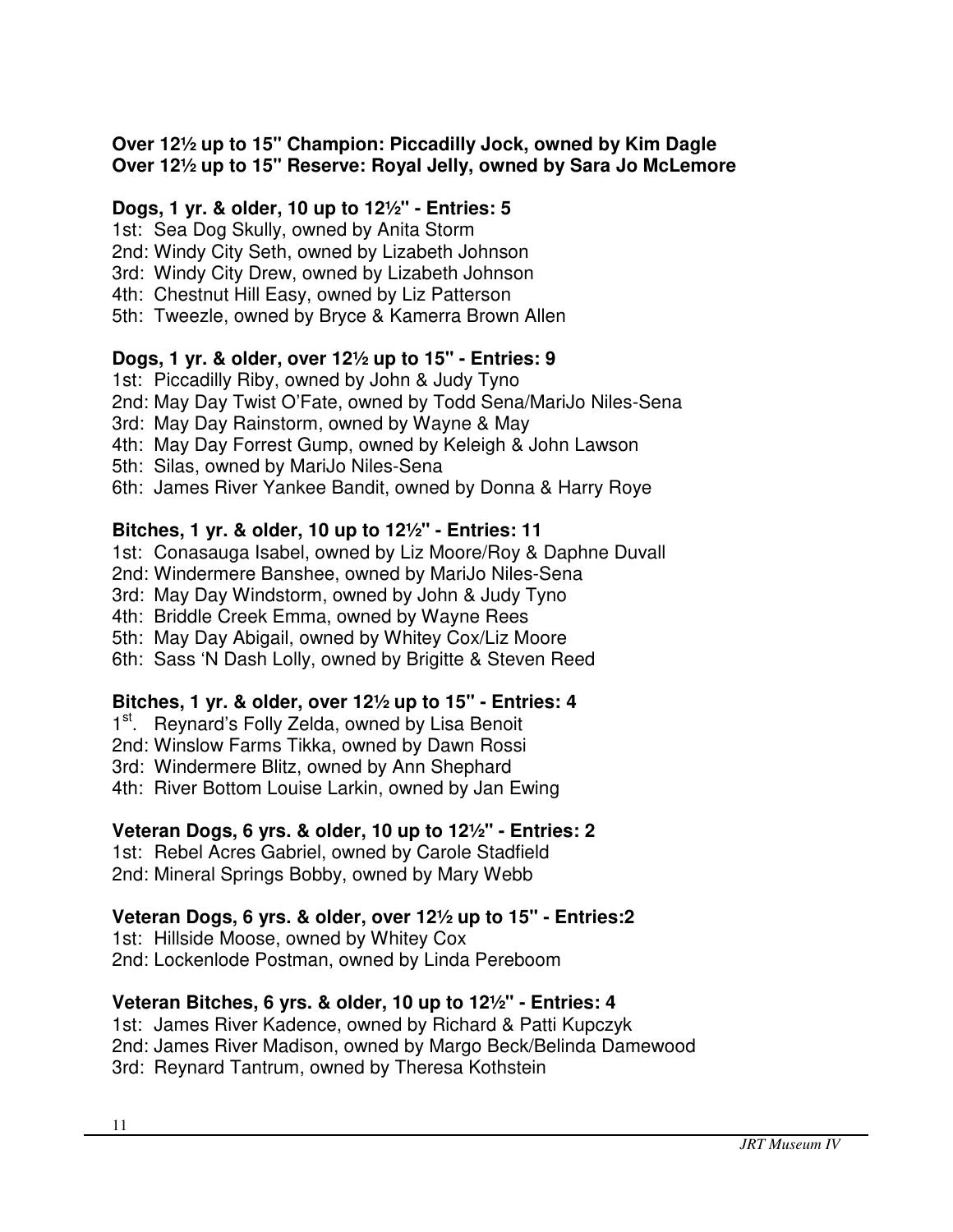4th: Northgate Eve, owned by Lizabeth Johnson

# **ADULT, RACING CHAMPION & RESERVE**

**Up to 12½" Champion: Conasauga Isabel, owned by Liz Moore/Roy & Daphne Duvall** 

**Up to 12½" Reserve: Sea Dog Skully, owned by Anita Storm** 

**Over 12½ up to 15" Champion: Piccadilly Riby, owned by John & Judy Tyno Over 12½ up to 15" Reserve: Reynard's Folly Zelda, owner Lisa Benoit** 

### **VETERANS, RACING CHAMPION & RESERVE**

**Up to 12½" Champion: Mineral Springs Bobby, owned by Mary Webb Up to 12½" Reserve: James River Madison, owned by Margo Beck/Belinda Damewood Over 12½ up to 15" Champion: Hillside Moose, owned by Whitey Cox** 

**Over 12½ up to 15" Reserve: Lockenlode Postman, owned by Linda Pereboom** 

### **YOUTH DIVISION**

**Child Handler - Entries: 5**

1st: Chase Perkins 2nd: Greyson Perkins 3rd: Sophia Rizzo 4th: Ayden Lawson 5th: Phin Acland

### **Youth Handler - Entries: 2**

1st: Sienna Perkins 2nd: Valorie Holmquist

#### **Youth Handler Go-To-Ground - Entries: 2**

1st: Valorie Holmquist 2nd: Sienna Perkins

#### **YOUTH HIGH SCORE CHAMPION & RESERVE Champion: Sienna Perkins Reserve: Valorie Holmquist**

# **NON-SANCTIONED EVENTS:**

**Conformation: PUPS, 3 up to 4 mos. – Entries: 5**  1st: Vixen View Pup 2, owned by Pat Winslow 2nd: Huckle Hill Cash, owned by Stephanie Lafond 3rd: Vixen View Charm, owned by Sandy Brown 4th: James River Kaia, owned by Richard & Patti Kupczyk (Grandkids) 5th: Shelmar Yahtzee, owned by Diane Wright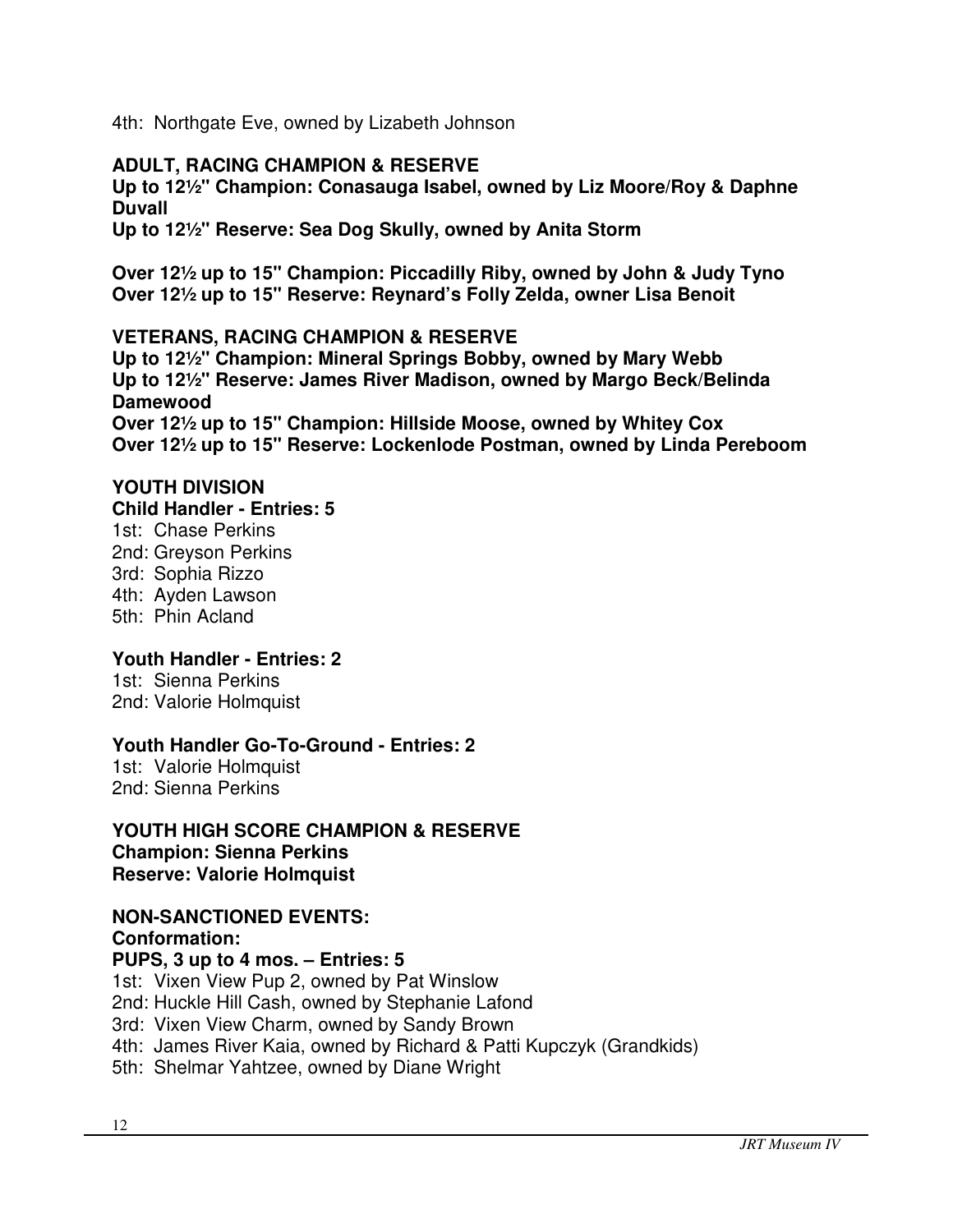# **Companion – Entries:**

1st: Cedar Grove Minnie, owned by Emory & Samantha Vaughn

- 1st: High & Low Jumpin Fur Joya, owned by Liz Patterson
- 1st: May Day Forrest Gump, owned by Keleigh & John Lawson
- 1st: River Bottom Louise Larkin, owned by Jan Ewing
- 1st: Tweezle, owned by Bryce & Kamerra Brown Allen

# **Brush Hunt**

# **Puppies – 4-6 months, - Entries: 4**

1st: James River Xyla, owned by Steven Weires/Chip McDaniel 2nd: James River Plunder, owned by Debra & John Murphy 3rd: Spitfire June, owned by Stephanie Lafond

# **Adults, over 1 yr. -Entries: 32**

- 1st: May Day John Wayne, owned by Emory & Samantha Vaughn
- 2nd: Cedar Grove Minnie, owned by Emory & Samantha Vaughn
- 3rd: Sass 'N Dash Lolly, owned by Brigitte & Steven Reed
- 4th: Deer Mountain Holly Berry, owned by Jennifer Donovan
- 5th: Reynard's Folly Zelda, owned by Lisa Benoit
- 6th: Red Trail Fira, owned by Stephanie Lafond

# **Veterans, 6-9 yrs. – Entries: 8**

- 1st: West Elk Virginia, owned by Sue Anne & Don Wilson
- 2nd: Mineral Springs Bobby, owned by Mary Webb
- 3rd: Rebel Run Finn, owned by Lorie Belvedere/Bonnie Sellers
- 4th: Lockenlode Postman, owned by Linda Pereboom
- 5th: Deer Mountain Buck, owned by Jennifer Donovan
- 6th: James River Grit, owned by Darlene Houck

### **Seniors, over 9 yrs. – Entries: 17**

- 1st: James River Banner, owned by Linda Pereboom
- 2nd: Briarpatch Jujube, owned by Debra & John Murphy
- 3rd: Good Earth Jenny, owned by June McCarty
- 4th: James River Crimson, owned by Margaret Balch
- 5th: Royal Jelly, owned by Sara Jo McLemore
- 6th: Sally, owned by June McCarty

# **Brush Hunt High Score: West Elk Virginia, owned by Sue Anne & Don Wilson Reserve: May Day John Wayne, owned by Emory & Samantha Vaughn**

### **Lure Coursing**

# **Puppies – 4-6 months, - Entries: 4**

1st: Spitfire June, owned by Stephanie Lafond

2nd: James River Xyla, owned by Steven Weires/Chip McDaniel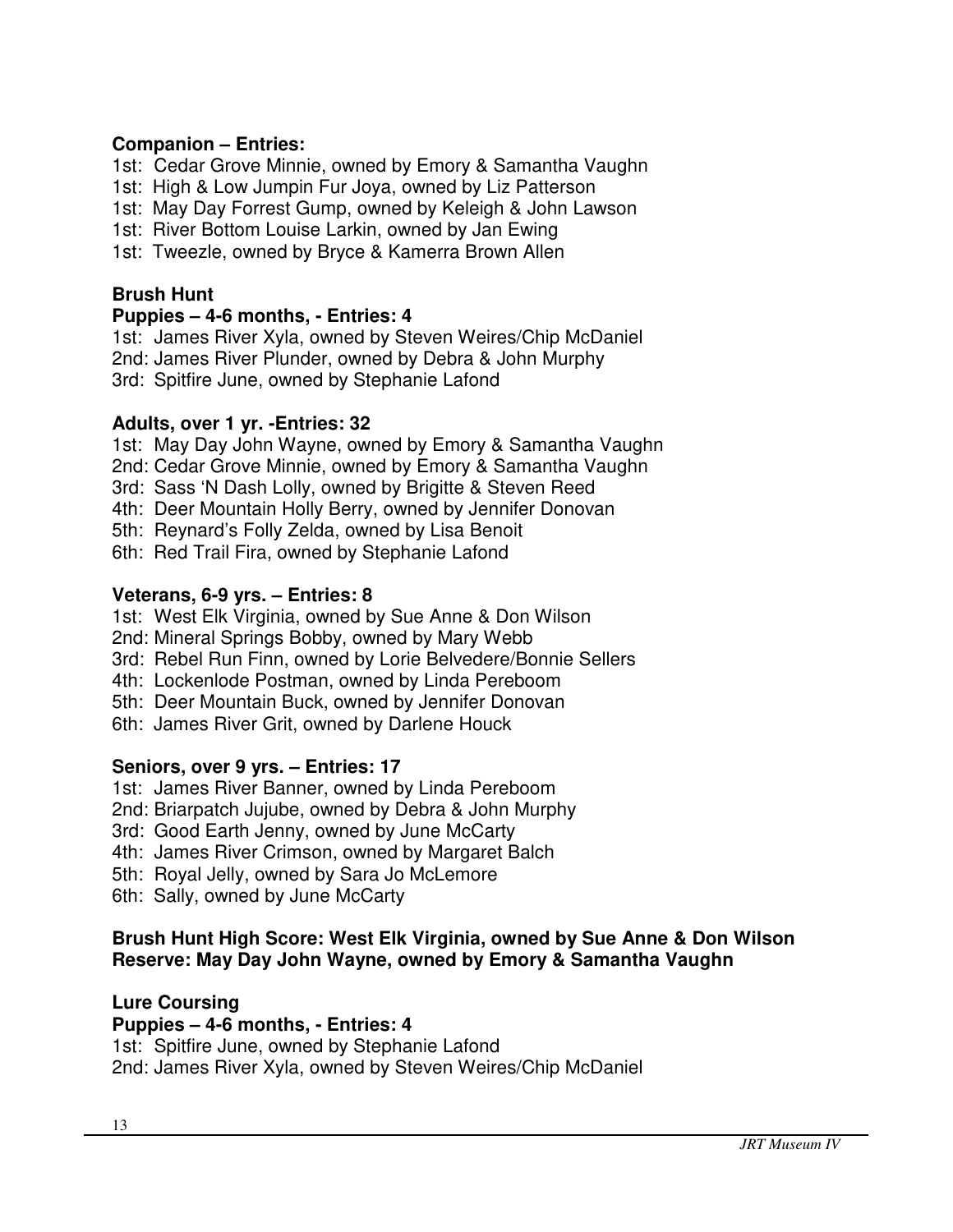3rd: Hillside Contessa, owned by Pat Marchetti/Joanne Guilmain 4th: Hillside Enzo, owned by Pat Marchetti/Joanne Guilmain

# **Puppies – 6 up to 12 months, 10 up to 12 ½" - Entries: 2**

1st: Good Earth Lacey, owned by June McCarty 2nd: Tambralee Sac-Au-Lait, owned by Trish Borawski

# **Puppies – 6 up to 12 months, over 12 ½ up to 15" - Entries: 1**

1st: Buffalo Trace Hawkeye, owned by Cara & Jim Riddel

# **Adults, 10 up to 12 ½" - Entries: 21**

1st: May Day Maybelline, owned by Cara & Jim Riddel

2nd: May Day Firestorm, owned by Roy & Debbie Izzo

3rd: Conasauga Isabel, owned by Liz Moore/Roy & Daphne Duvall

4th: May Day Windstorm, owned by John & Judy Tyno

- 5th: Rebel Run Gracin, owned by Lorie Belvedere/Bonnie Sellers
- 6th: Sea Dog Skully, owned by Anita Storm

# **Adults, over 12 ½ up to 15" - Entries: 15**

1st: Piccadilly Ringer, owned by John & Judy Tyno

2nd: May Day John Wayne, owned by Emory & Samantha Vaughn

3rd: Piccadilly Riby, owned by John & Judy Tyno

4th: May Day Forrest Gump, owned by Keleigh & John Lawson

5th: Winslow Farms Tikka, owned by Dawn Rossi

 $6<sup>th</sup>$ : Windermere Blitz, owned by Ann Shephard

# **Veterans, 10 up to 12 ½" - Entries: 4**

- 1st: Mineral Springs Bobby, owned by Mary Webb
- 2nd: Reynard Tantrum, owned by Theresa Kothstein
- 3rd: James River Kadence, owned by Richard & Patti Kupczyk
- 4th: James River Madison, owned by Margo Beck/Belinda Damewood

### **Veterans, over 12 ½ up to 15" - Entries: 4**

- 1st: Hillside Moose, owned by Whitey Cox
- 2nd: May Day Fruity Pebbles, owned by Keleigh & John Lawson
- 3rd: Supercharged Seamus T, owned by Delia Rose
- 4th: Lockenlode Postman, owned by Linda Pereboom

# **Seniors, 10 up to 12 ½" - Entries: 7**

- 1st: Laurel Gate Ladybug, owned by Charlie & Jane Henrich
- 2nd: Good Earth Jenny, owned by June McCarty
- 3rd: Mystic Pines Zuni, owned by Linda Pereboom
- 4th: Mystic Pines Zephyr, owned by Linda Pereboom
- 5th: Briarpatch Jujube, owned by Debra & John Murphy
- 6th: Jacky, owned by Roy & Debbie Izzo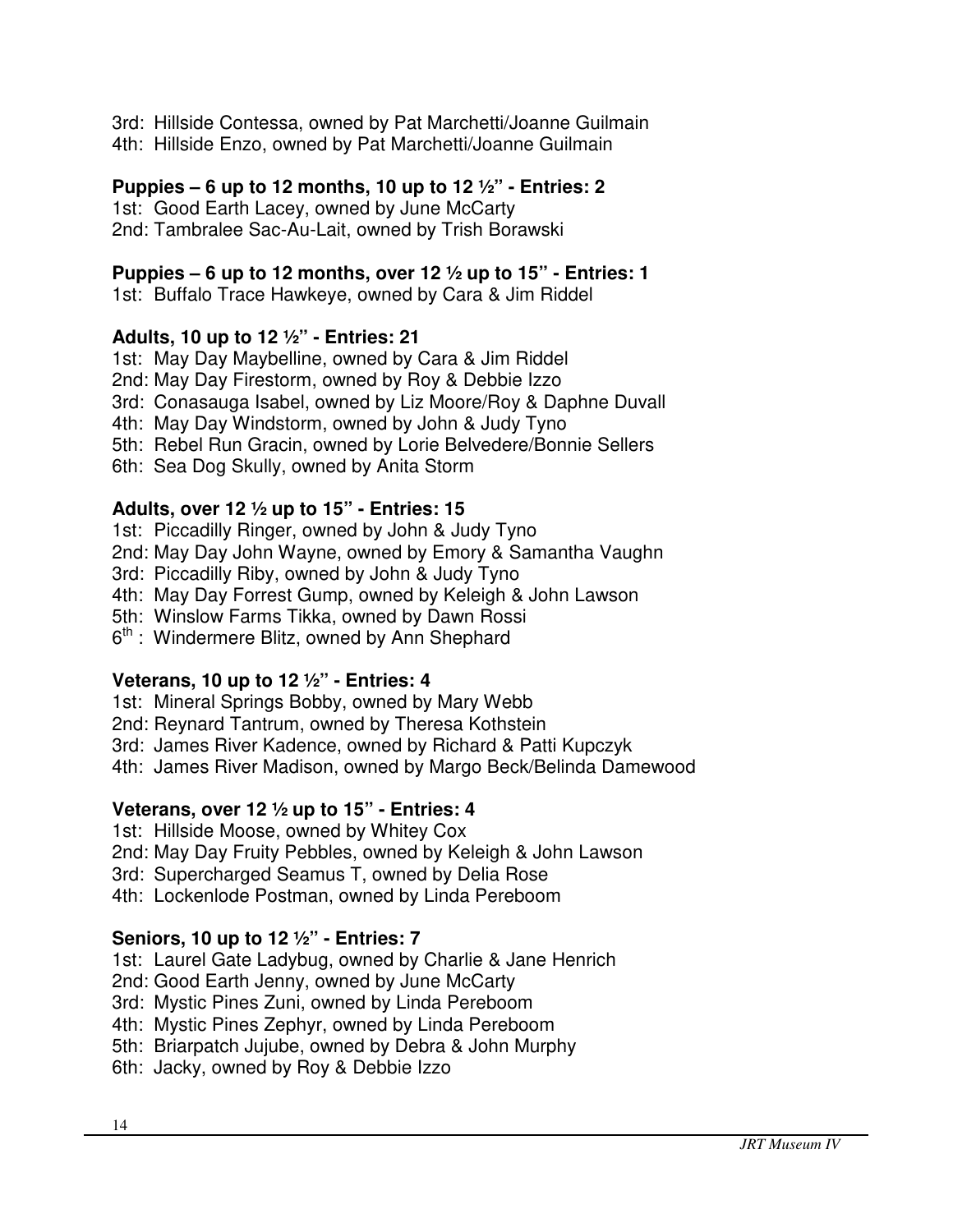### **Seniors, over 12 ½ up to 15" - Entries: 6**

1st: Rebel Acres Swagger, owned by Terry Kirby/Liz Patterson

2nd: Rebel Acres Sammy C, owned by Sarah Albert

3rd: Piccadilly Jock, owned by Kim Dagle

4th: Willow Springs Twister, owned by Cynthia Levin

5th: Buddy Moo, owned by Roy & Debbie Izzo

6th: Oscar Delarusel, owned by Erich Bender

**Under Lure High Score: May Day Maybelline, owned by Cara & Jim Riddel Reserve: May Day Firestorm, owned by Roy & Debbie Izzo Over Lure High Score: Piccadilly Ringer, owned by John & Judy Tyno Reserve: May Day John Wayne, owned by Emory & Samantha Vaughn** 

#### **TNT Tunnel Adventure**

#### **Puppies – 4-6 months, - Entries: 2**

1st: James Xyla, owned by Steven Weires/Chip McDaniel 2nd: Spitfire June, owned by Stephanie Lafond

#### **Adults, - Entries: 31**

1st: Windermere Ballistic, owned by MariJo Niles-Sena

2nd: Rebel Run Gracin, owned by Lorie Belvedere/Bonnie Sellers

3rd: Windermere Banshee, owned by MariJo Niles-Sena

4th: May Day Abigail, owned by Whitey Cox/Liz Moore

5th: May Day Firestorm, owned by Roy & Debbie Izzo

6th: Muscle Russell Diamond, owned by David Lower/Leon Vanasse

### **Veterans, - Entries: 10**

1st: Rebel Run Finn, owned by Lorie Belvedere/Bonnie Sellers

2nd: Rebel Run Shelby, owned by Lisa Bruegel

3rd: Rebel Run Calamity, owned by Lorie Belvedere/Bonnie Sellers

4th: James River Madison , owned by Margo Beck/Belinda Damewood

5th: Tropical Storm Rowdy, owned by Sara Jo McLemore

6th: Mineral Springs Bobby, owned by Mary Webb

#### **Seniors, - Entries: 15**

1st: Rebel Run Haley, owned by Lorie Belvedere/Bonnie Sellers

2nd: Brooks Chase Lovely Rita, owned by Chris Halbur

3rd: Hunters Glen Remi, owned by Pat Marchetti/Joanne Guilmain

4th: Rok&Rol Platinum, owned by Moira Kelly

5th: Royal Jelly, owned by Sara Jo McLemore

6th: Muscle Russell Spotta Bing, owned by Lisa Bruegel

### **TNT Tunnel High Score: Windermere Ballistic, owned by MariJo Niles-Sena 5.140 Reserve: Rebel Run Gracin, owned by Lorie Belvedere/Bonnie Sellers 5.215**